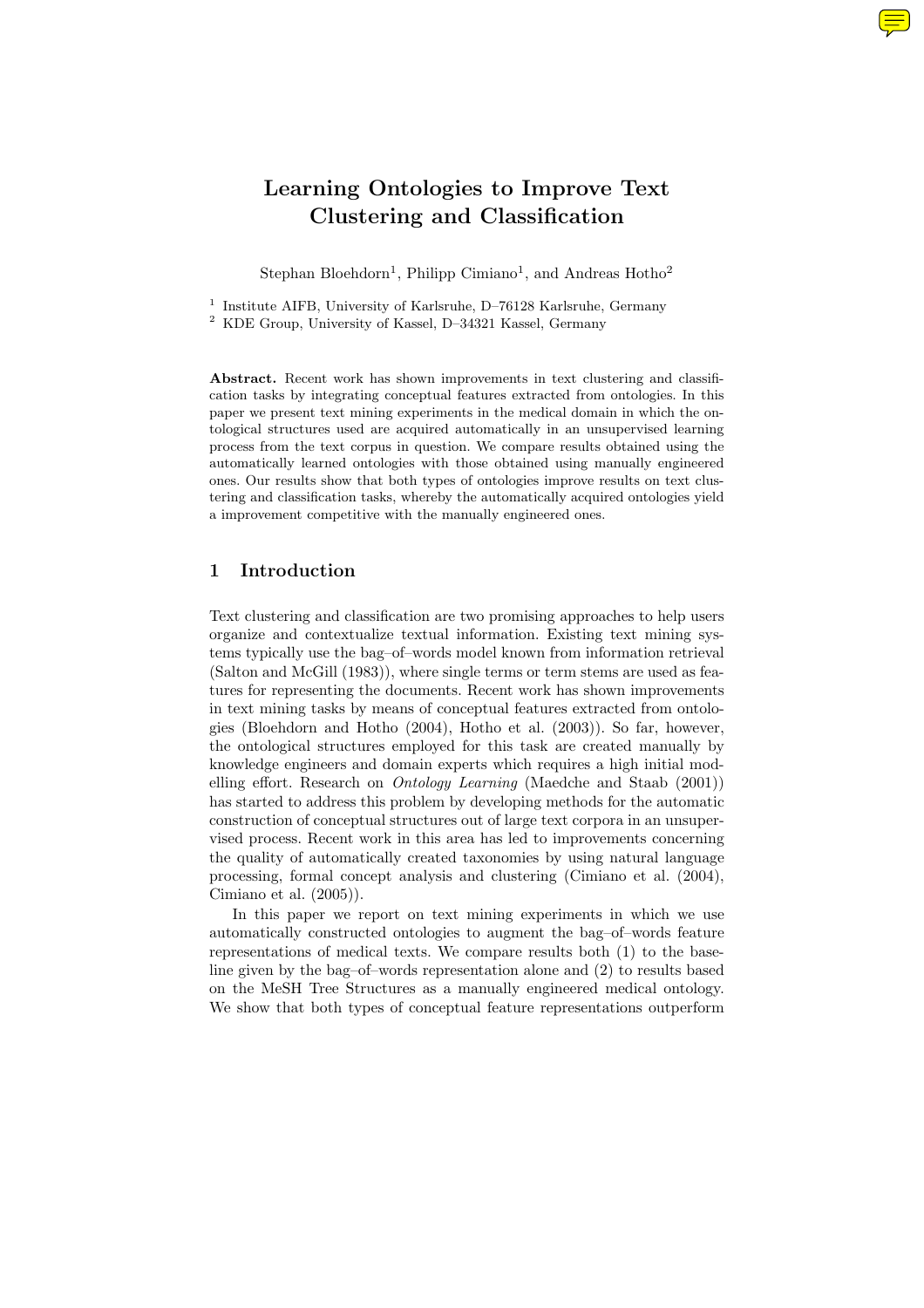the Bag–of-Words model and that results based on the automatically constructed ontologies are highly competitive with those of the manually engineered MeSH Tree Structures.

The rest of this paper is organized as follows. Section 2 reviews related work. Section 3 describes our approach for automatically constructing ontology structures. Section 4 reviews the concept extraction strategies used to augment bag–of–words vectors. Section 5 finally reports on the results of the text classification and clustering experiments. We conclude in section 6.

# 2 Related Work

To date, the work on integrating background knowledge into text classification, text clustering or related tasks is quite heterogenous. Green (1999) uses WordNet to construct chains of related synsets from the occurrence of terms for document representation and subsequent clustering. We have reported promising results when using additional conceptual features extracted from manually engineered ontologies recently in Bloehdorn and Hotho (2004) and in Hotho et al. (2003). Other results from similar settings are reported in Scott and Matwin (1999) and Wang et. al (2003).

One of the earlier works on automatic taxonomy construction is reported in Hindle (1990) in which nouns are grouped into classes. Hearst's seminal work on using linguistic patterns also aimed at discovering taxonomic relations (Hearst (1992)). More recently, Reinberger and Spyns (2005) present an application of term clustering techniques in the biomedical domain. An overview over term clustering approaches for learning ontological structures as used in this paper is given in Cimiano et al. (2005).

Alternative approaches for conceptual representations of text documents that do not require explicit manually engineered background knowledge are for example Latent Semantic Analysis (Deerwester et al. (1990)) or Probabilistic Latent Semantic Analysis (Cai and Hofmann (2003)). These approaches mainly draw from dimension reduction techniques, i.e. they compute a kind of concepts statistically from term co-occurrence information. In contrast to our approach, the concept-like structures are, however, not easily human interpretable.

### 3 Ontology Learning as Term Clustering

In this paper we adopt the approach described in Cimiano et al. (2004) and Cimiano et al. (2005) to derive concept hierarchies from text using clustering techniques. In particular we adopt a vector-space model of the texts, but using syntactic dependencies as features of the terms<sup>1</sup> instead of relying only on word co-occurrence. The approach is based on the distributional hypothesis

 $1$  Here we also refer to multi-word expressions if detected from the syntax alone.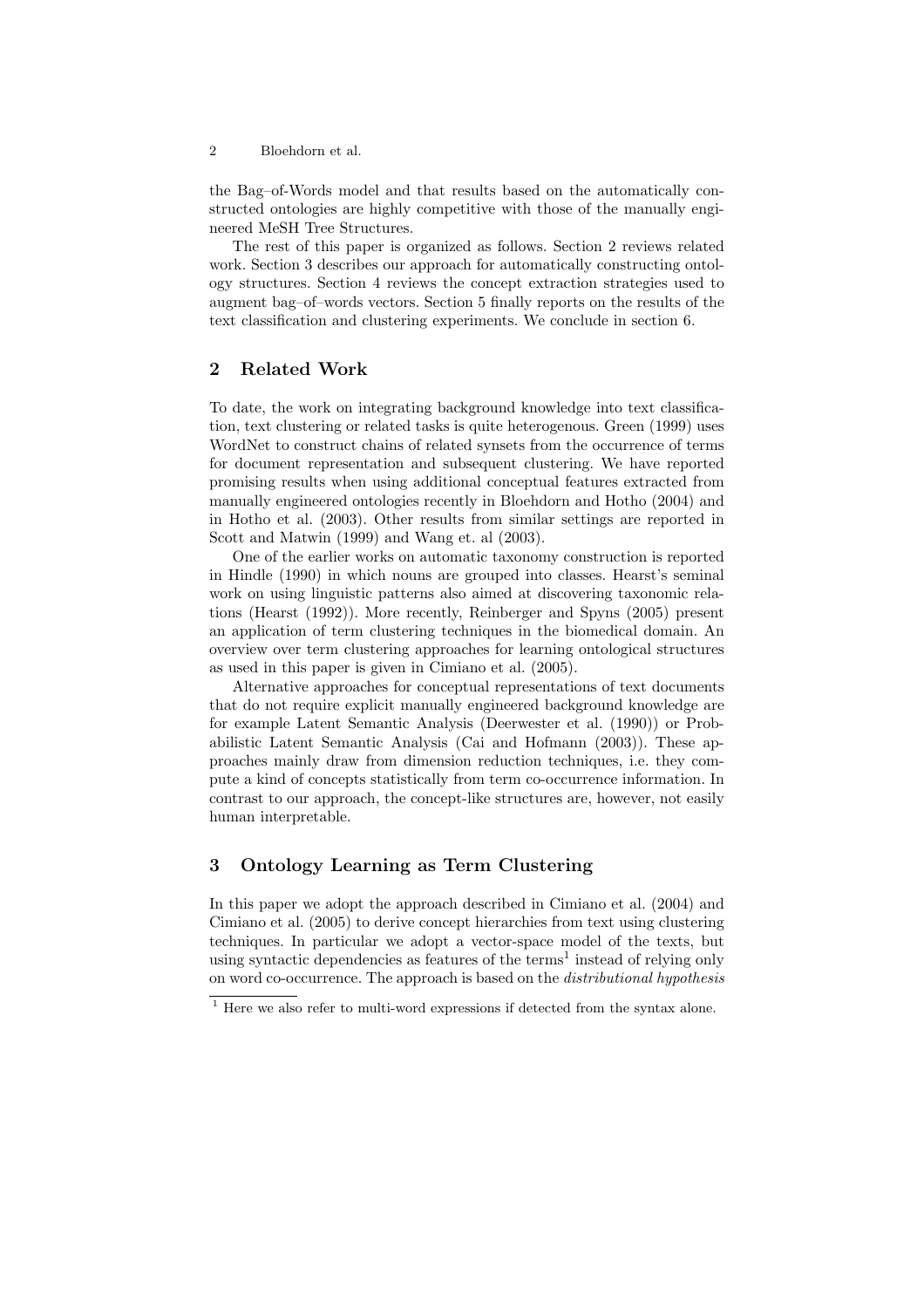(Harris (1968)) claiming that terms are semantically similar to the extent to which they share similar syntactic contexts. For this purpose, for each term in question we extract syntactic surface dependencies from the corpus. These surface dependencies are extracted by matching text snippets tagged with part–of–speech information against a library of patterns encoded as regular expressions. In the following we list syntactic expressions we use and give examples of the features extracted from these expressions, whereby  $a:b$  ++ means that the count for attribute b of instance a is incremented by 1:

```
adjective modifiers: alveolar macrophages
   macrophages: alveolear++
prepositional phrase modifiers: a defect in cell function
   defect: in cell function ++, cell function: defect in ++
possessive modifiers: the dorsal artery's distal stump
   dorsal artery: has distal stump ++
noun phrases in subject or object position:
   the bacterium suppresses various lymphocyte functions
   bacterium: suppress_subj ++, lymphocyte function: suppress_obj ++
prepositional phrases following a verb:
    the revascularization occurs through the common penile artery
   penile artery: occurs_through ++
copula constructs: the alveolar macrphage is a bacterium
   alveolar macrophage: is bacterium ++
verb phrases with the verb to have:
   the channel has a molecular mass of 105 kDa
   channel: has molecular mass ++
```
On the basis of these vectors we calculate the similarity between two terms  $t_1$  and  $t_2$  as the cosine between their corresponding vectors:  $\cos(\sphericalangle(\boldsymbol{t}_1, \boldsymbol{t}_2)) =$  $\frac{t_1 \cdot t_2}{\Vert t_1 \Vert \cdot \Vert t_2 \Vert}$ . The concept hierarchy is built using hierarchical clustering techniques, in particular hierarchical agglomerative clustering (Jain et al. (1999)) and divisive Bi-Section KMeans (Steinbach et al. (2000)). While agglomerative clustering starts with merging single terms each considered as one initial cluster up to one single cluster Bi-Section KMeans repeatedly splits the initial cluster of all terms into two until every term corresponds to a leaf cluster. The result is a concept hierarchy which we consider as a raw ontology. Due to the repeated binary merges and splits the hierarchy typically has a higher overall depth as manually constructed ones. For this reason we consider in our experiments a reasonable higher number of superconcepts than with manually engineered ontologies. More details of the ontology learning process can be found in Cimiano et al. (2004) and Cimiano et al. (2005).

### 4 Conceptual Document Representations

In our approach, we exploit the background knowledge given by the ontologies to extend the bag–of–words feature vector with conceptual features on a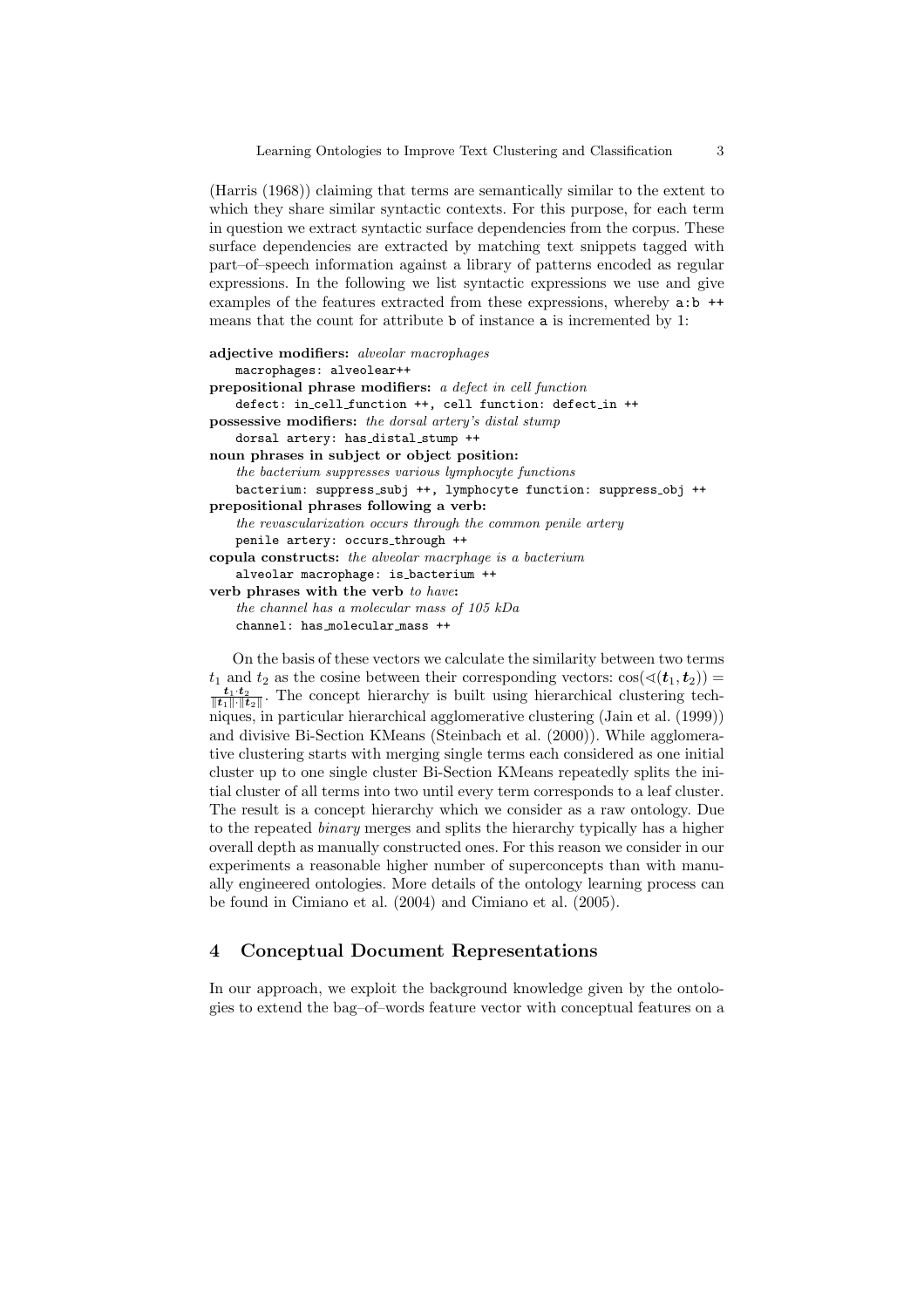higher semantic level. In contrast to the simple term features, these conceptual features overcome a number of shortcomings of the bag–of–words feature representation by explicitly capturing multi–word expressions and conceptually generalizing expressions through the concept hierarchy. In our approach we only consider concepts which are labelled by noun phrases. As a lot of additional information is still hidden in the standard bag–of–words model we use a hybrid representation using concepts and the conventional term stems.

Concept Annotation. We describe here the main aspects of the concept annotation steps, the interested reader is referred to the more detailed description in Bloehdorn and Hotho (2004). (1) Candidate Term Detection: due to the existence of multi-word expressions, the mapping of terms to the initial set of concepts can not be accomplished directly by compiling concept vectors out of term vectors. We use a candidate term detection strategy that moves a window over the input text, analyzes the window content and either decreases the window size if unsuccessful or moves the window further if a valid expression is detected. (2) To avoid unnecessary queries to the ontology we analyze the part–of–speech patterns in the window and only consider noun phrases for further processing. (3) Morphological Transformations: typically the ontology will not contain all inflected forms of its entries. Therefore we use a fallback strategy that utilizes stem forms maintained in a separate index for the ontology, if the search for a specific inflected form is unsuccessful<sup>2</sup>.

Generalization. The generalization step consists in adding more general concepts to the specific concepts found in the text, thus leading to some kind of 'semantic smoothing'. The intuition behind this is that if a term like arrythmia appears, the document should not only be represented by the concept [arrythmia], but also by the concepts [heart disease] and [cardiovascular disease] etc. up to a certain level of generality. This thus increases the similarity with documents talking about some other specialization of [cardiovascular disease]. We realize this by compiling, for every concept, all superconcepts up to a maximal distance h into the concept representation.

The result of this process is a "concept vector" that can be appended to the classical term vector representation. The resulting hybrid feature vectors can be fed into any standard clustering or classification algorithm.

# 5 Experiments

We have conducted extensive experiments using the OHSUMED text collection (Hersh et al. (1994)) which was also used for the TREC-9 filtering track<sup>3</sup>.

<sup>&</sup>lt;sup>2</sup> Typically, the problem of disambiguating polysemous window content has to be addressed properly (Hotho et al. (2003)). The ontologies we report on in this paper, contained only concepts that were unambiguously referred to by a single lexical entry thus eliminating the need for word sense disambiguation strategies.

 $^3$  http://trec.nist.gov/data/t9\_filtering.html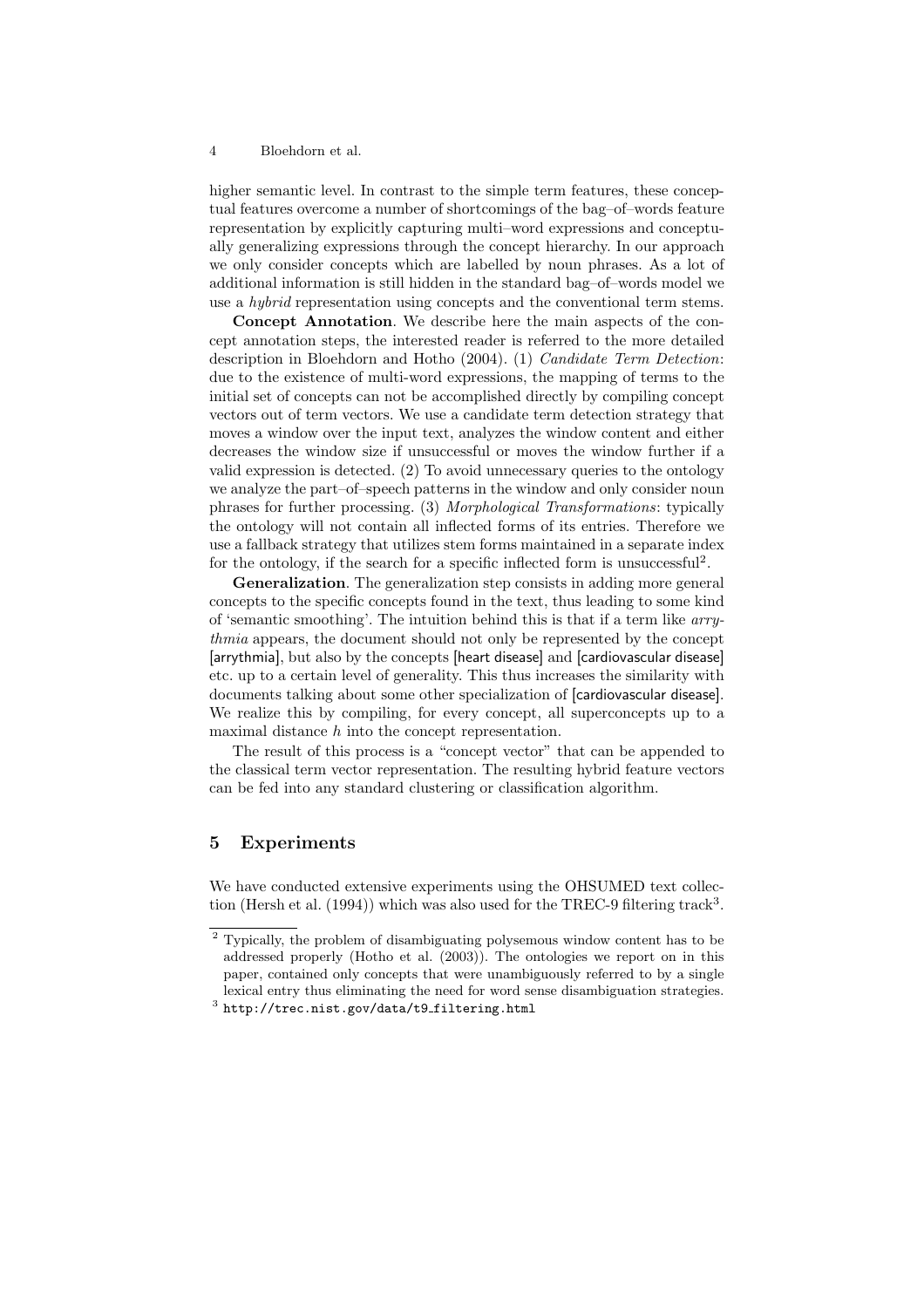It consists of titles and abstracts from medical journals indexed with multiple MeSH descriptors and a set of queries with associated relevance judgements.

Ontologies and Preprocessing Steps: In our experiments we used domain ontologies that were extracted automatically from the text corpus on the one hand and the Medical Subject Headings (MeSH) Tree Structures Ontology as a competing manually engineered ontology on the other. The automatically extracted ontologies were built according to the process described in section 3 using the 1987 portion of the collection, i.e. a total of 54,708 documents. The actual concept hierarchy was built using hierarchical agglomerative clustering or divisive Bi-Section KMeans. In overview, we performed experiments with the following configurations:

- agglo-7000: automatically constructed ontology, linguistic contexts for the 7,000 most frequent terms<sup>4</sup>, taxonomy creation via agglomarative clustering;
- bisec-7000: automatically constructed ontology, linguistic contexts for the 7,000 most frequent terms<sup>4</sup>, taxonomy creation via Bi-Section KMeans divisive clustering;
- bisec-14000: automatically constructed ontology, linguistic contexts for the 14,000 most frequent terms, taxonomy creation via Bi-Section KMeans divisive clustering;
- mesh: manually constructed ontology compiled out of the Medical Subject Headings  $(MeSH)^5$  containing more than 22,000 concepts enriched with synonymous and quasi-synonymous language expressions.

In all experiments, term stems<sup>6</sup> were extracted as a first set of features from the documents. Conceptual features were extracted as a second set of features using the ontologies above and a window length of 3.

Text Classification Setting: For the experiments in the text classification setting, we also used the 1987 portion of the OHSUMED collection. Two thirds of the entries were randomly selected as training documents while the remainder was used as test set, resulting in a training corpus containing 36,369 documents and a test corpus containing 18,341 documents. The assigned MeSH terms were regarded as categories for the documents and binary classification was performed on the top 50 categories that contained the highest number of positive training documents. In all cases we used AdaBoost (Freund and Schapire (1995)) with 1000 iterations as classification algorithm and binary weighting for the feature vectors. As evaluation measures for text

 $^4$  More accurately, we used the intersection of the  $10,\!000$  most frequent terms with the terms present in the MeSH Thesaurus, resulting in approx. 7,000 distinct terms here.

<sup>5</sup> The controlled vocabulary thesaurus of the United States National Library of Medicine (NLM), http://www.nlm.nih.gov/mesh/

<sup>6</sup> In these experiments, term stem extraction comprises the removal of the standard stopwords for English defined in the SMART stopword list and stemming using the porter stemming algorithm.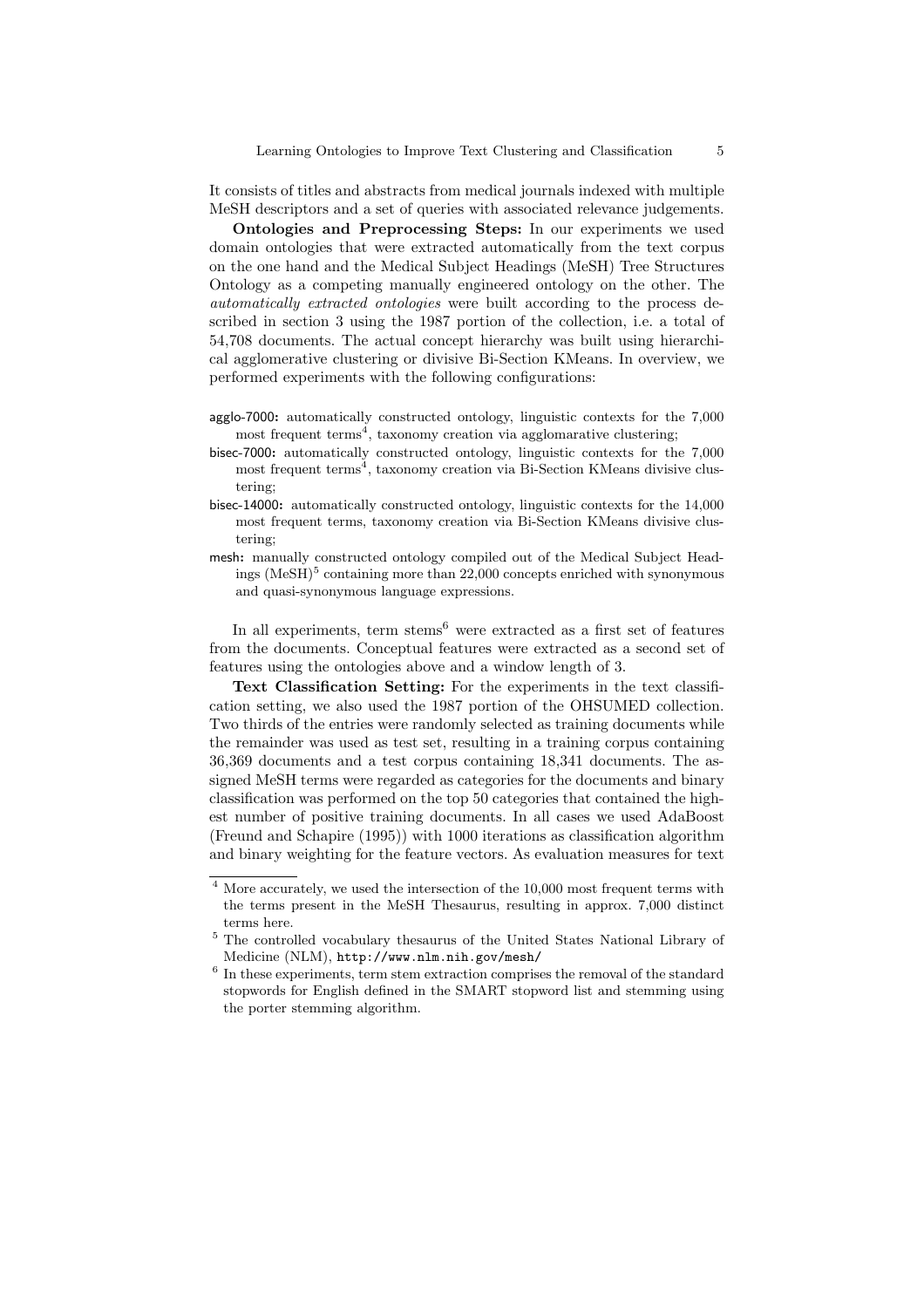|                      |                                                 |       | macro-averaged $(in %)$             |       |                    |               |  |
|----------------------|-------------------------------------------------|-------|-------------------------------------|-------|--------------------|---------------|--|
| Ontology             | Configuration                                   | Error | Prec                                | Rec   | ${\bf F}_1$        | $_{\rm{BEP}}$ |  |
| none                 | term                                            | 00.53 | 52.60                               | 35.74 | 42.56              | 45.68         |  |
| $agglo-7000$         | term $& \text{concept}.\text{sc}10$             | 00.53 | 52.48                               | 36.52 | 43.07              | 46.30         |  |
| $agglo-7000$         | term $& \text{concept}.\text{sc}15$             | 00.53 | 52.57                               | 36.31 | 42.95              | 46.46         |  |
| $agglo-7000$         | term $& \text{concept}.\text{sc}20$             | 00.53 | 52.49                               | 36.44 | 43.02              | 46.41         |  |
| $bisec-7000$         | term $&\text{concept}.\text{sc}10$              | 00.52 | 53.39                               | 36.79 | 43.56              | 46.92         |  |
| $bisec-7000$         | term $& \text{concept}.\text{sc}15$             | 00.52 | 54.36                               | 37.32 | 44.26              | 47.31         |  |
| $bisec-7000$         | term $& \text{concept}.\text{sc}20$             | 00.52 | 55.12                               | 36.87 | 43.86              | 47.25         |  |
| $bisec-14000$        | term $& \text{concept}.\text{sc}10$             | 00.53 | 51.92                               | 36.12 | $\overline{42.60}$ | 45.35         |  |
| $bisec-14000$        | term $& \text{concept}.\text{sc}15$             | 00.53 | 52.17                               | 36.86 | 43.20              | 45.74         |  |
|                      | bisec-14000 term $& \text{concept}.\text{sc}20$ | 00.52 | 53.37                               | 36.85 | 43.60              | 45.96         |  |
| mesh                 | term & concept                                  | 00.52 | 53.65                               | 37.56 | 44.19              | 47.31         |  |
| mesh                 | $term \& concept.sc5$                           | 00.52 | 52.72                               | 37.57 | 43.87              | 47.16         |  |
|                      |                                                 |       | micro-averaged (in $\sqrt[6]{\ }$ ) |       |                    |               |  |
|                      |                                                 |       |                                     |       |                    |               |  |
| Ontology             | Configuration                                   | Error | Prec                                | Rec   | ${\bf F}_1$        | <b>BEP</b>    |  |
| none                 | term                                            | 00.53 | 55.77                               | 36.25 | 43.94              | 46.17         |  |
| $agglo-7000$         | term $& \text{concept}.\text{sc}10$             | 00.53 | 55.83                               | 36.86 | 44.41              | 46.84         |  |
| $agglo-7000$         | term $& \text{concept}.\text{sc}15$             | 00.53 | 55.95                               | 36.67 | 44.30              | 46.99         |  |
|                      | term $& \text{concept}.\text{sc}20$             | 00.53 | 55.76                               | 36.79 | 44.33              | 46.97         |  |
| $bisec-7000$         | term $&\text{concept}.\text{sc}10$              | 00.52 | 56.59                               | 37.25 | 44.92              | 47.49         |  |
| $bisec-7000$         | term $& \text{concept}.\text{sc}15$             | 00.52 | 57.24                               | 37.71 | 45.46              | 47.76         |  |
| $bisec-7000$         | term & concept.sc20                             | 00.52 | 57.18                               | 37.21 | 45.08              | 47.68         |  |
| $bisec-14000$        | term $&\text{concept}.\text{sc}10$              | 00.53 | 54.88                               | 36.52 | 43.85              | 45.86         |  |
| $bisec-14000$        | term $&\text{concept}.\text{sc}15$              | 00.53 | 55.27                               | 37.27 | 44.52              | 46.27         |  |
| $bisec-14000$        | term $&\text{concept}.\text{sc}20$              | 00.52 | 56.39                               | 37.27 | 44.87              | 46.44         |  |
| $agglo-7000$<br>mesh | term & concept                                  | 00.52 | 56.81                               | 37.84 | 45.43              | 47.78         |  |

Table 1. Performance Results in the Classification Setting.

classification we report classification error, precision, recall,  $F_1$ -measure and breakeven point<sup>7</sup>.

Table 1 summarizes some of the classification results. In all cases, the integration of conceptual features improved the results, in most cases at a significant level. The best results for the learned ontologies could be achieved with the bisec-7000 ontology and a superconcept integration depth of 15 resulting in 44.26% macro-avg.  $F_1$  which is comparable to the results for the MeSH ontology.

Text Clustering Setting: For the clustering experiments we first compiled a corpus which contains only one label per document. We used the 106 queries provided with the OHSUMED collection and regarded every answer set of a query as a cluster. We extracted all documents for all queries which occur in only one query. This results in a dataset with 4389 documents and 106 labels (clusters). Evaluation measures for Text Clustering are entropy, purity, inverse purity, and  $F_1$ -measure<sup>7</sup>.

Table 2 presents the results of the text clustering task, averaged over 20 repeated clusterings with random initialization. With respect to macroaveraging, the integration of conceptual features always improves results and also does so in most cases with respect to micro-averaging. Best macroaveraged results were achieved for the bisec-14000 ontology with 20 super-

<sup>7</sup> For a review of evaluation measures refer to Sebastiani (2002) in the text classification setting and to Hotho et al. (2003) in the text clustering setting.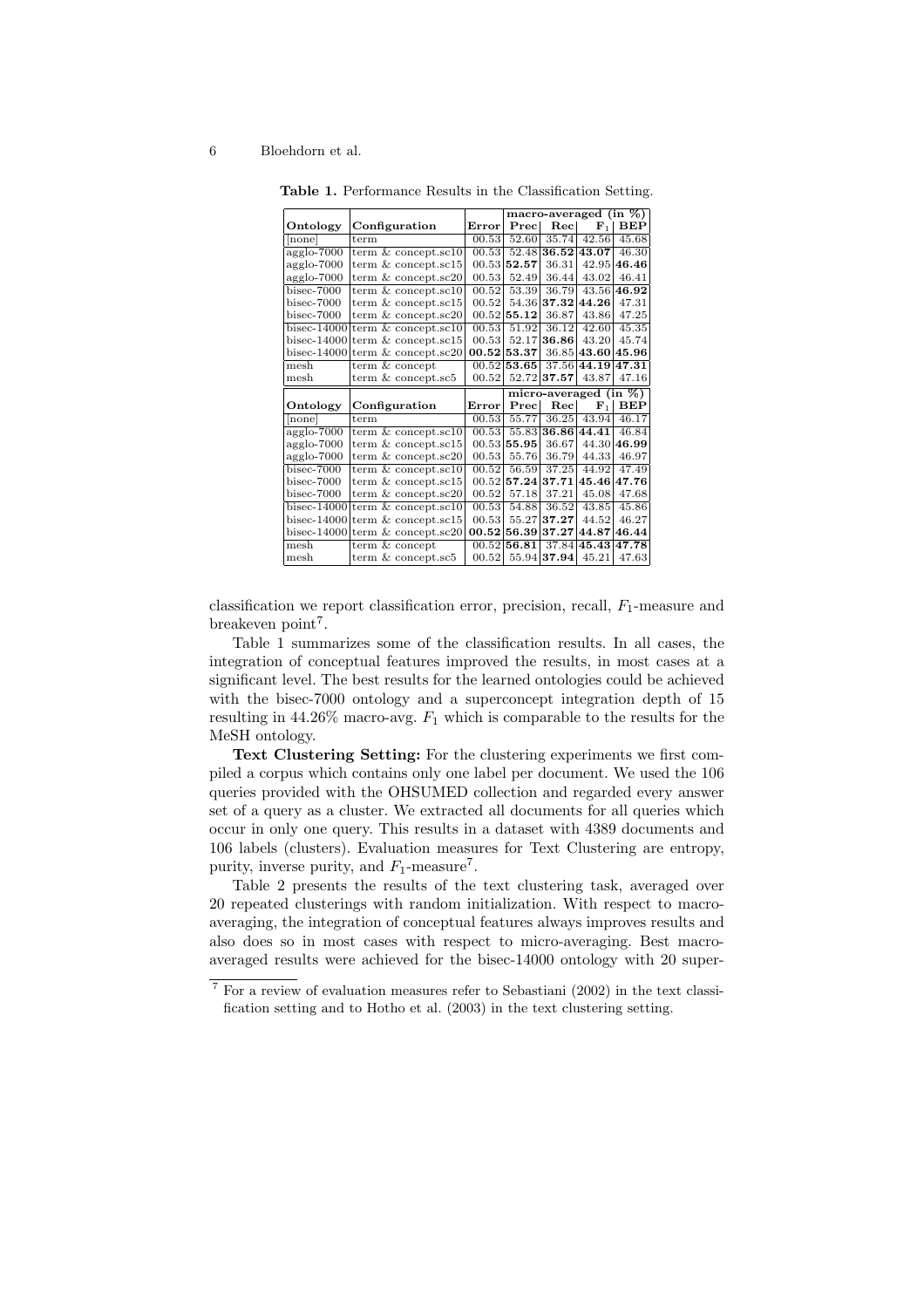|               |                                                              | macro-averaged (in %) |                     |                            |                               |  |
|---------------|--------------------------------------------------------------|-----------------------|---------------------|----------------------------|-------------------------------|--|
| Ontology      | Configuration                                                | Entropy               |                     | $\mathbf{F}_1$ Inv. Purity | <b>Purity</b>                 |  |
| [none         | terms                                                        | 2,6674                | 19,41%              | 17,22%                     | 22,24%                        |  |
| $agglo-7000$  | term $&\text{concept}.\text{sc}1$                            | 2,6326                | 19,47%              | 17,68%                     | 21,65%                        |  |
| $agglo-7000$  | term $& \text{concept}.\text{sc}10$                          | 2,5808                | 19,93%              | 17,55%                     | 23,04%                        |  |
| $agglo-7000$  | term $& \text{concept}.\text{sc}20$                          | 2,5828                | 19,88%              | $17{,}69\%$                | 22,70%                        |  |
| $bisec-7000$  | term $& \text{concept}.\text{sc}1$                           | 2.5896                | 19.84%              | 17,72%                     | 22,53%                        |  |
| $bisec-7000$  | term $& \text{concept}.\text{sc}10$                          | 2,5361                | $20,17\%$           | 17,38%                     | $24.02\%$                     |  |
| $bisec-7000$  | term $& \text{concept}.\text{sc}20$                          | 2,5321                | 20,01%              | 17,38%                     | 23,59%                        |  |
| $bisec-14000$ | term $& \text{concept}.\text{sc}1$                           | 2,5706                | 19,96%              | 17,76%                     | 22,80%                        |  |
|               | bisec-14000 term $& \text{concept}.\text{sc}10$              | 2.4382                | $21.11\%$           | 17.68%                     | $26,18\%$                     |  |
| $bisec-14000$ | term & concept.sc20                                          | 2,4557                | 20,77%              | 17,46%                     | 25,67%                        |  |
| mesh          | term $& \text{concept}.\text{sc}1$                           | 2.4135                | 21,63%              | 17,70%                     | 27,78%                        |  |
| mesh          | term $& \text{concept}.\text{sc}10$                          |                       | 2,3880 21,93%       | 17,64%                     | 28,98%                        |  |
|               |                                                              | micro-averaged (in %) |                     |                            |                               |  |
|               |                                                              |                       |                     |                            |                               |  |
| Ontology      | Configuration                                                | Entropy               |                     | $F_1$ Inv. Purity          | Purity                        |  |
| nonel         | terms                                                        | 3,12108               | 14,89%              | 14,12%                     | 15,74%                        |  |
| $agglo-7000$  | term $& \text{concept}.\text{sc}1$                           | 3.1102                | 15,34%              | 14.56%                     |                               |  |
| $agglo-7000$  | term $& \text{concept}.\text{sc}10$                          | 3,1374                | 15,21%              | 14,43%                     | 16,21%<br>16,08%              |  |
| $agglo-7000$  | term $& \text{concept}.\text{sc}20$                          | 3,1325                | 15,27%              | 14,62%                     | 15,97%                        |  |
| $bisec-7000$  | $term$ & concept.sc1                                         | 3,1299                | $15,48\%$           | $14.84\%$                  |                               |  |
| $bisec-7000$  | term $& \text{concept}.\text{sc}10$                          | 3,1533                | 15.18%              | 14,46%                     |                               |  |
| $bisec-7000$  | term $& \text{concept}.\text{sc}20$                          | 3,1734                | 14.83%              | 14,23%                     | $16.18\%$<br>15,98%<br>15,48% |  |
| $bisec-14000$ | term $& \text{concept}.\text{sc}1$                           | 3,1479                | $15.19\%$           | $14.63\%$                  | $15{,}80\%$                   |  |
|               | bisec-14000 term $\&$ concept.sc10                           | 3,1972                | 14,83%              | 14,33%                     |                               |  |
| $bisec-14000$ | term & concept.sc20                                          | 3,2019                | 14,67%              | 14.07%                     | 15,37%<br>15,36%              |  |
| mesh<br>mesh  | term $& \text{concept}.\text{sc}1$<br>term $\&$ concept.sc10 | 3,2123<br>3,2361      | $14.92\%$<br>14,61% | $14.91\%$<br>14,64%        | $14.93\%$<br>14,59%           |  |

Table 2. Performance Results in the Clustering Setting.

concepts. These result is competitive to the one we obtained with the mesh ontology. Surprisingly the best micro avg. results could be found for the strategy adding a single superconcept only.

### 6 Conclusion

The contribution of this paper is twofold. We presented a novel approach for integrating higher-level semantics into the document representation for text mining tasks in a fully unsupervised manner that significantly improves results. In contrast to other approaches, the discovered conceptual structures are well understandable while not based on manually engineered resources. On the other hand, we see our approach as a new way of evaluating learned ontologies in the context of a given text clustering or classification application. Further work is directed towards improving the automatically learned ontologies on the one hand. On the other, it will aim at a tighter integration of the conceptual knowledge, including the exploration of more fine-grained and unparameterized generalization strategies.

Acknowledgements This research was partially supported by the European Commission under contract IST-2003-506826 SEKT (http://www.sekt-project.com) and the by the German Federal Ministry of Education, Science, Research and Technology (BMBF) in the project SmartWeb (http://smartweb.dfki.de).